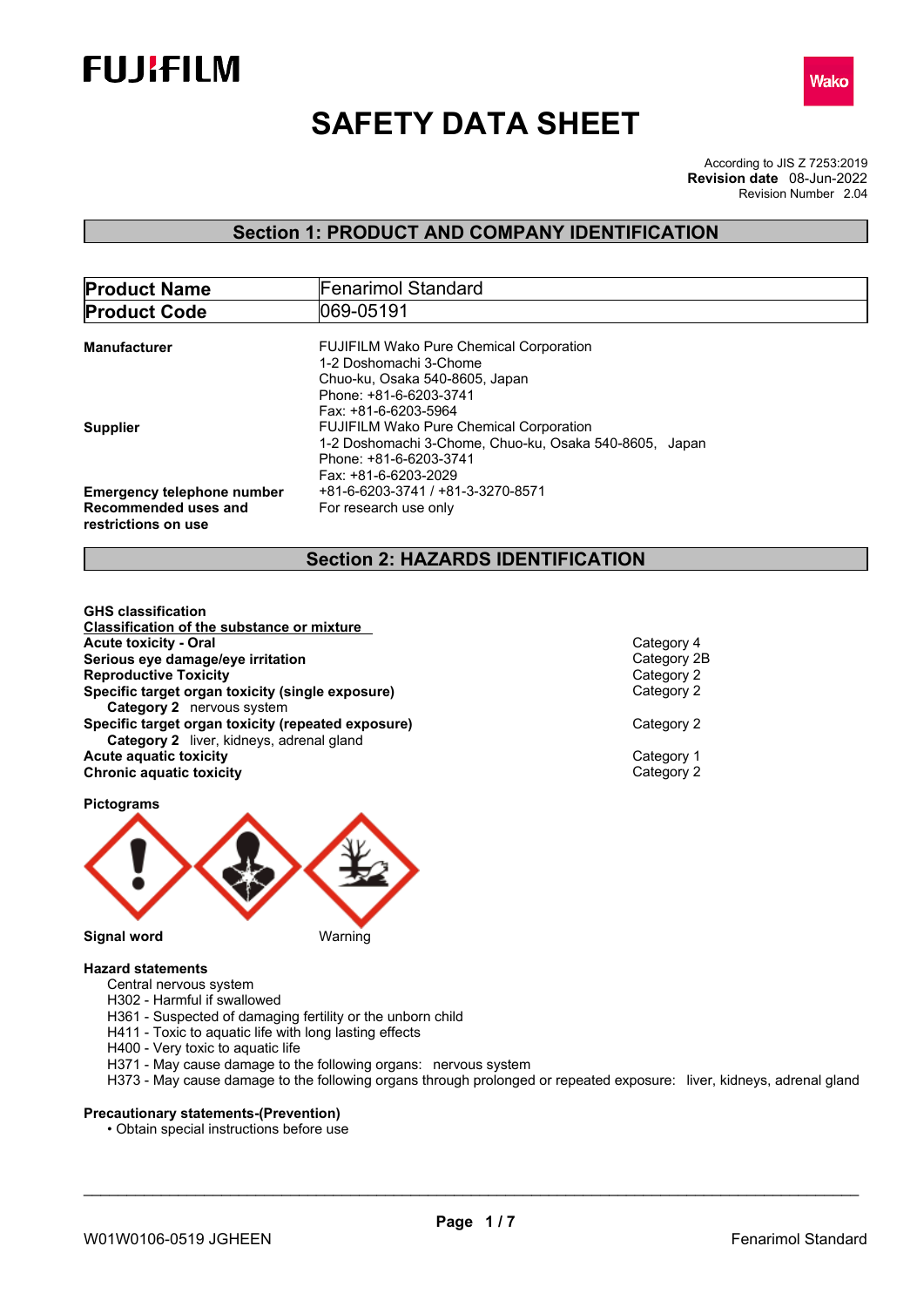- Do not handle until all safety precautions have been read and understood
- Use personal protective equipment as required
- Do not breathe dust/fume/gas/mist/vapors/spray
- Wash face, hands and any exposed skin thoroughly after handling
- Do not eat, drink or smoke when using this product
- Avoid release to the environment

## **Precautionary statements-(Response)**

• IF exposed or concerned: Get medical advice/attention

• IF IN EYES: Rinse cautiously with water for several minutes. Remove contact lenses, if present and easy to do. Continue rinsing

- If eye irritation persists: Get medical advice/attention
- IF SWALLOWED: Call a POISON CENTER or doctor/physician if you feel unwell
- Rinse mouth
- Collect spillage

#### **Precautionary statements-(Storage)**

• Store locked up

#### **Precautionary statements-(Disposal)**

• Dispose of contents/container to an approved waste disposal plant

#### **Others**

**Other hazards** Not available

# **Section 3: COMPOSITION/INFORMATION ON INGREDIENTS**

**Single Substance or Mixture** Substance

#### **Formula** C17H12Cl2N2O

| <b>Chemical Name</b>                     | Weight-%                                                       | <b>Molecular weight</b> | <b>ENCS</b> | <b>ISHL</b><br>. No. | <b>CAS RN</b> |
|------------------------------------------|----------------------------------------------------------------|-------------------------|-------------|----------------------|---------------|
| -enarimol                                | 98.0                                                           | 331.20                  | N/A         | N/A                  | 60168-88-9    |
| <b>Note</b><br><b>ISHL</b><br>` No<br>on | d chemical substances.<br>≅means announced u<br>. the<br>table |                         |             |                      |               |

**Impurities and/or Additives:** Not applicable

# **Section 4: FIRST AID MEASURES**

## **Inhalation**

Remove to fresh air. If symptoms persist, call a physician.

#### **Skin contact**

Wash off immediately with soap and plenty of water. If symptoms persist, calla physician.

#### **Eye contact**

IF IN EYES: Rinse cautiously with water for several minutes. Remove contact lenses, if present and easy to do. Continue rinsing. Immediate medical attention is required.

#### **Ingestion**

Rinse mouth. Never give anything by mouth to an unconscious person. Call a physician or poison control center immediately. Do not induce vomiting without medical advice.

## **Protection of first-aiders**

Use personal protective equipment as required.

# **Section 5: FIRE FIGHTING MEASURES**

## **Suitable extinguishing media**

Water spray (fog), Carbon dioxide (CO2), Foam, Extinguishing powder, Sand

# **Unsuitable extinguishing media**

#### No information available

#### **Specific hazards arising from the chemical product**

Thermal decomposition can lead to release of irritating and toxic gases and vapors.

#### **Special extinguishing method**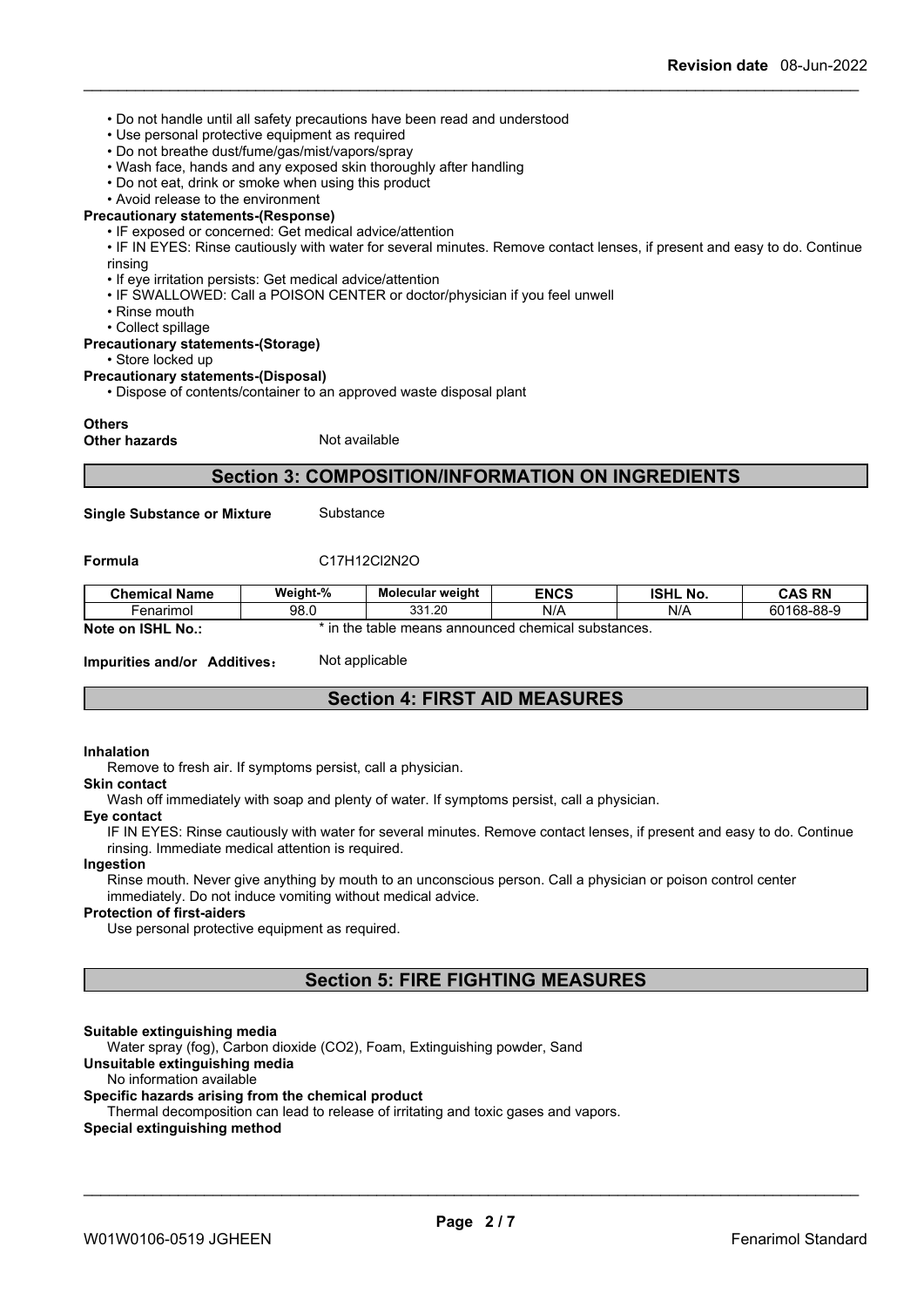# No information available

# **Special protective actions for**

## **fire-fighters**

Use personal protective equipment as required.Firefighters should wear self-contained breathing apparatus and full firefighting turnout gear.

# **Section 6: ACCIDENTAL RELEASE MEASURES**

#### **Personal precautions, protective equipment and emergency procedures**

For indoor, provide adequate ventilation process until the end of working. Deny unnecessary entry other than the people involved by, for example, using a rope. While working, wear appropriate protective equipments to avoid adhering it on skin, or inhaling the gas. Work from windward, and retract the people downwind.

#### **Environmental precautions**

To be careful not discharged to the environment without being properly handled waste water contaminated.

**Methods and materials for contaminent and methods and materials for cleaning up**

Sweep up and gather scattered particles, and collect it in an empty airtight container.

# **Recoverly, neutralization**

No information available

# **Secondary disaster prevention measures**

Clean contaminated objects and areas thoroughly observing environmental regulations.

# **Section 7: HANDLING AND STORAGE**

## **Handling**

# **Technical measures**

Avoid contact with strong oxidizing agents. Use with local exhaust ventilation.

#### **Precautions**

Do not rough handling containers, such as upsetting, falling, giving a shock, and dragging Prevent leakage, overflow, and scattering. Not to generate steam and dust in vain. Seal the container after use. After handling, wash hands and face, and then gargle In places other than those specified, should not be smoking or eating and drinking Should not be brought contaminated protective equipment and gloves to rest stops Deny unnecessary entry of non-emergency personnel to the handling area

## **Safety handling precautions**

Avoid contact with skin, eyes or clothing. Use personal protective equipment as required.

#### **Storage**

| Safe storage conditions   |                             |
|---------------------------|-----------------------------|
| <b>Storage conditions</b> | Keep container protect fron |
| Safe packaging material   | Glass                       |
| Incompatible substances   | Strong oxidizing agents     |

container protect from light tightly closed. Store in a cool (2-10 °C) place. **Ig oxidizing agents** 

# **Section 8: EXPOSURE CONTROLS/PERSONAL PROTECTION**

## **Engineering controls**

In case of indoor workplace, seal the source or use a local exhaust system. Provide the safety shower facility, and handand eye-wash facility. And display their position clearly.

**Hand** protection

**Exposure limits** This product, as supplied, does not contain any hazardous materials with occupational exposure limits established by the region specific regulatory bodies.

\_\_\_\_\_\_\_\_\_\_\_\_\_\_\_\_\_\_\_\_\_\_\_\_\_\_\_\_\_\_\_\_\_\_\_\_\_\_\_\_\_\_\_\_\_\_\_\_\_\_\_\_\_\_\_\_\_\_\_\_\_\_\_\_\_\_\_\_\_\_\_\_\_\_\_\_\_\_\_\_\_\_\_\_\_\_\_\_\_\_

# **Personal protective equipment**

**Respiratory protection** Dust mask<br> **Hand protection**<br> **Protection gloves Eye protection** protective eyeglasses or chemical safety goggles **Skin and body protection** Long-sleeved work clothes

# **General hygiene considerations**

Handle in accordance with good industrial hygiene and safety practice.

# **Section 9: PHYSICAL AND CHEMICAL PROPERTIES**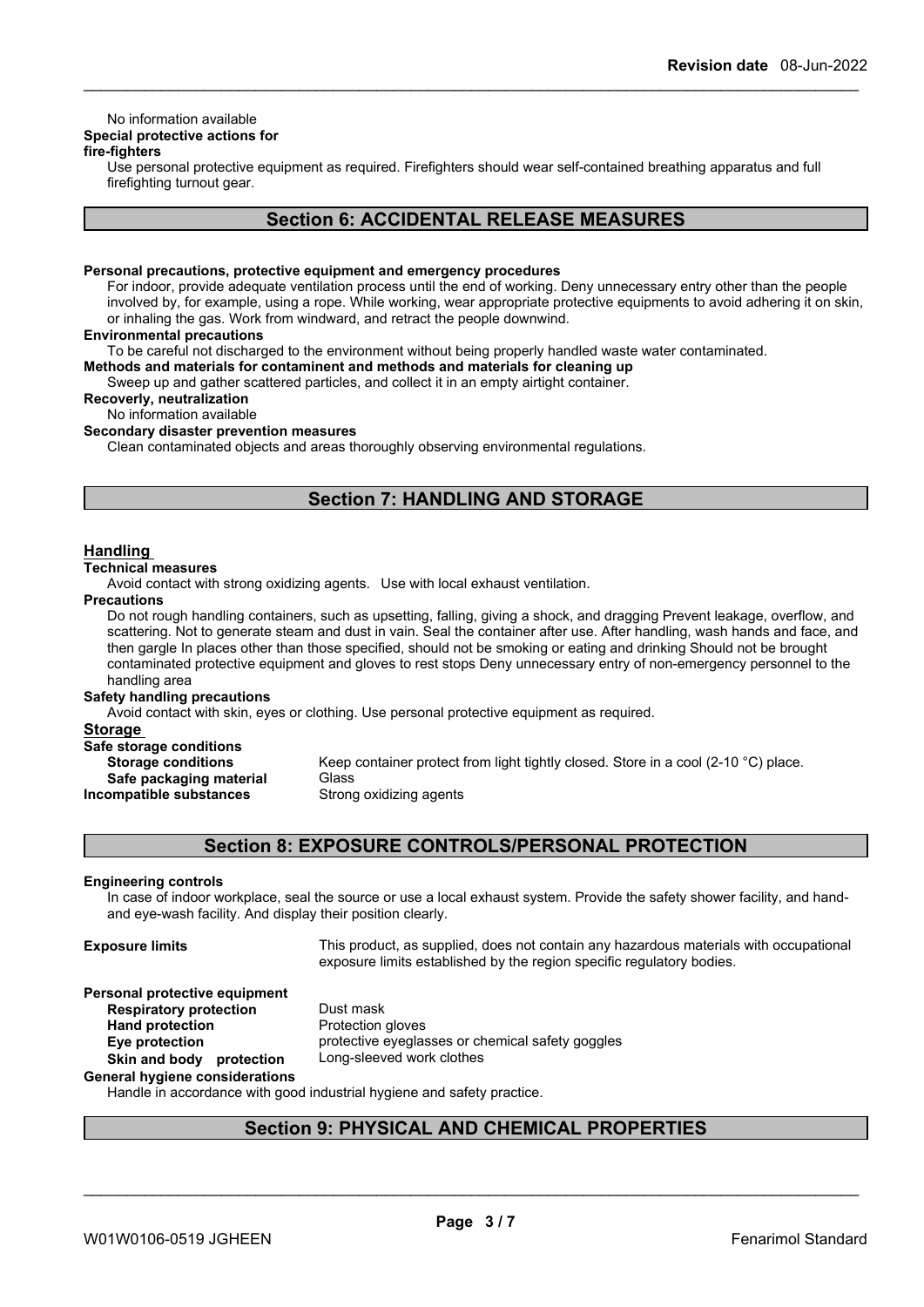| Form                                                   |                     |
|--------------------------------------------------------|---------------------|
| Color                                                  | white               |
| Appearance                                             | crystals - powder   |
| Odor                                                   | characteristic odor |
| Melting point/freezing point                           | 120 $^{\circ}$ C    |
| Boiling point, initial boiling point and boiling range | no data available   |
| <b>Flammability</b>                                    | no data available   |
| <b>Evaporation rate:</b>                               | no data available   |
| Flammability (solid, gas):                             | no data available   |
| Upper/lower flammability or                            |                     |
| explosive limits                                       |                     |
| Upper:                                                 | no data available   |
| Lower:                                                 | no data available   |
| <b>Flash point</b>                                     | no data available   |
| Auto-ignition temperature:                             | no data available   |
| Decomposition temperature:                             | no data available   |
| рH                                                     | no data available   |
| Viscosity (coefficient of viscosity)                   | no data available   |
| <b>Dynamic viscosity</b>                               | no data available   |
| <b>Solubilities</b>                                    | acetone: soluble.   |
| n-Octanol/water partition coefficient: (log Pow)       | no data available   |
| Vapour pressure                                        | no data available   |
| <b>Specific Gravity / Relative density</b>             | 1.41                |
| Vapour density                                         | no data available   |
| <b>Particle characteristics</b>                        | no data available   |

# **Section 10: STABILITY AND REACTIVITY**

#### **Stability**

**Acute toxicity**

**Reactivity no data available Chemical stability** May be altered by light. **Hazardous reactions** None under normal processing **Conditions to avoid** Extremes of temperature and direct sunlight **Incompatible materials** Strong oxidizing agents **Hazardous decomposition products** Carbon monooxide (CO), Carbon dioxide (CO2), Nitrogen oxides (NOx), Halides

# **Section 11: TOXICOLOGICAL INFORMATION**

| <b>Chemical Name</b> | Oral LD50                                                     | <b>Dermal LD50</b>                               | <b>Inhalation LC50</b>                                                                   |
|----------------------|---------------------------------------------------------------|--------------------------------------------------|------------------------------------------------------------------------------------------|
| Fenarimol            | 814 mg/kg (Rat)                                               | > 2000 mg/kg (Rat)                               | $(Rat)$ 4 h<br>> 2.04 ma/L                                                               |
|                      |                                                               |                                                  |                                                                                          |
| <b>Chemical Name</b> | Acute toxicity -oral- source<br><i>information</i>            | information                                      | Acute toxicity -dermal- source   Acute toxicity -inhalation gas-  <br>source information |
| Fenarimol            | Based on the NITE GHS<br>classification results.              | Based on the NITE GHS<br>classification results. | Based on the NITE GHS<br>classification results.                                         |
|                      |                                                               |                                                  |                                                                                          |
| <b>Chemical Name</b> | <b>Acute toxicity -inhalation</b><br>vapor-source information | source information                               | Acute toxicity -inhalation dust-Acute toxicity -inhalation mist-<br>source information   |

## **Skin irritation/corrosion**

| Chemical<br>. Name | <b>Skin corrosion/irritation source information</b>                              |
|--------------------|----------------------------------------------------------------------------------|
| enarimol           | $\cdot$<br><b>GHS</b><br>. NIT<br>on the<br>; classification results.<br>'Rasec' |

Based on the NITE GHS

\_\_\_\_\_\_\_\_\_\_\_\_\_\_\_\_\_\_\_\_\_\_\_\_\_\_\_\_\_\_\_\_\_\_\_\_\_\_\_\_\_\_\_\_\_\_\_\_\_\_\_\_\_\_\_\_\_\_\_\_\_\_\_\_\_\_\_\_\_\_\_\_\_\_\_\_\_\_\_\_\_\_\_\_\_\_\_\_\_\_

Fenarimol Based on the NITE GHS Based on the NITE GHS Based on the NITE (

Based on the NITE GHS classification results.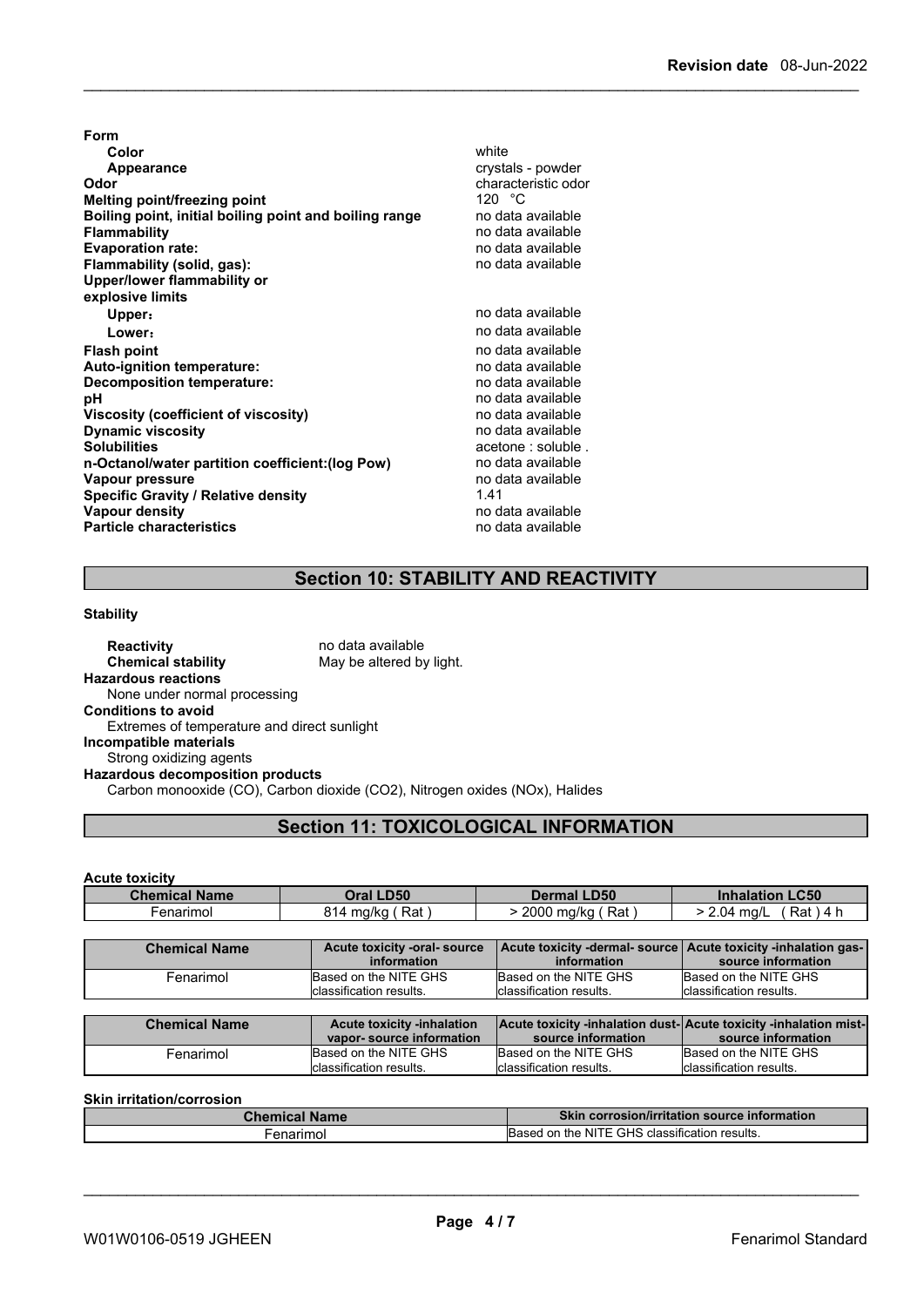| <b>Chemical Name</b>              | Serious eye damage/irritation source information     |
|-----------------------------------|------------------------------------------------------|
| Fenarimol                         | Based on the NITE GHS classification results.        |
| Respiratory or skin sensitization |                                                      |
| <b>Chemical Name</b>              | Respiratory or Skin sensitization source information |
| Fenarimol                         | Based on the NITE GHS classification results.        |
| Reproductive cell mutagenicity    |                                                      |
| <b>Chemical Name</b>              | germ cell mutagencity source information             |
| Fenarimol                         | Based on the NITE GHS classification results.        |
| Carcinogenicity                   |                                                      |
| <b>Chemical Name</b>              | <b>Carcinogenicity source information</b>            |
| Fenarimol                         | Based on the NITE GHS classification results.        |
| <b>Reproductive toxicity</b>      |                                                      |
| <b>Chemical Name</b>              | Reproductive toxicity source information             |
| Fenarimol                         | Based on the NITE GHS classification results.        |
| <b>STOT-single exposure</b>       |                                                      |
| <b>Chemical Name</b>              | STOT -single exposure- source information            |
| Fenarimol                         | Based on the NITE GHS classification results.        |
| <b>STOT-repeated exposure</b>     |                                                      |
| <b>Chemical Name</b>              | STOT -repeated exposure- source information          |
| Fenarimol                         | Based on the NITE GHS classification results.        |

| -----------              |                                               |
|--------------------------|-----------------------------------------------|
| <b>Aspiration hazard</b> |                                               |
| <b>Chemical Name</b>     | <b>Aspiration Hazard source information</b>   |
| -enarımol                | Based on the NITE GHS classification results. |
|                          |                                               |

# **Section 12: ECOLOGICAL INFORMATION**

## **Ecotoxicity**

| <b>Chemical Name</b> | Algae/aguatic plants | Fish                          | Crustacea |
|----------------------|----------------------|-------------------------------|-----------|
| -enarımol            | ErC50: Green arge    | LC50<br>: Lepomis macrochirus | N/A       |
|                      | 1 mq/L<br>ັ.         | $0.9 \text{ mg/L}$ 96 h       |           |

## **Other data**

| <b>Chemical Name</b> | Short-term (acute) hazardous to the<br>aquatic environment source | Long-term (chronic) hazardous to the<br>aquatic environment source |  |
|----------------------|-------------------------------------------------------------------|--------------------------------------------------------------------|--|
|                      | information                                                       | information                                                        |  |
| Fenarimol            | Based on the NITE GHS classification                              | Based on the NITE GHS classification                               |  |
|                      | lresults.                                                         | lresults.                                                          |  |

| Persistence and degradability    | No information available |
|----------------------------------|--------------------------|
| <b>Bioaccumulative potential</b> | No information available |
| Mobility in soil                 | No information available |
| Hazard to the ozone layer        | No information available |

# **Section 13: DISPOSAL CONSIDERATIONS**

## **Waste from residues**

Disposal should be in accordance with applicable regional, national and local laws and regulations.

## **Contaminated container and contaminated packaging**

Disposal should be in accordance with applicable regional, national and local laws and regulations.

# **Section 14: TRANSPORT INFORMATION**

## **ADR/RID**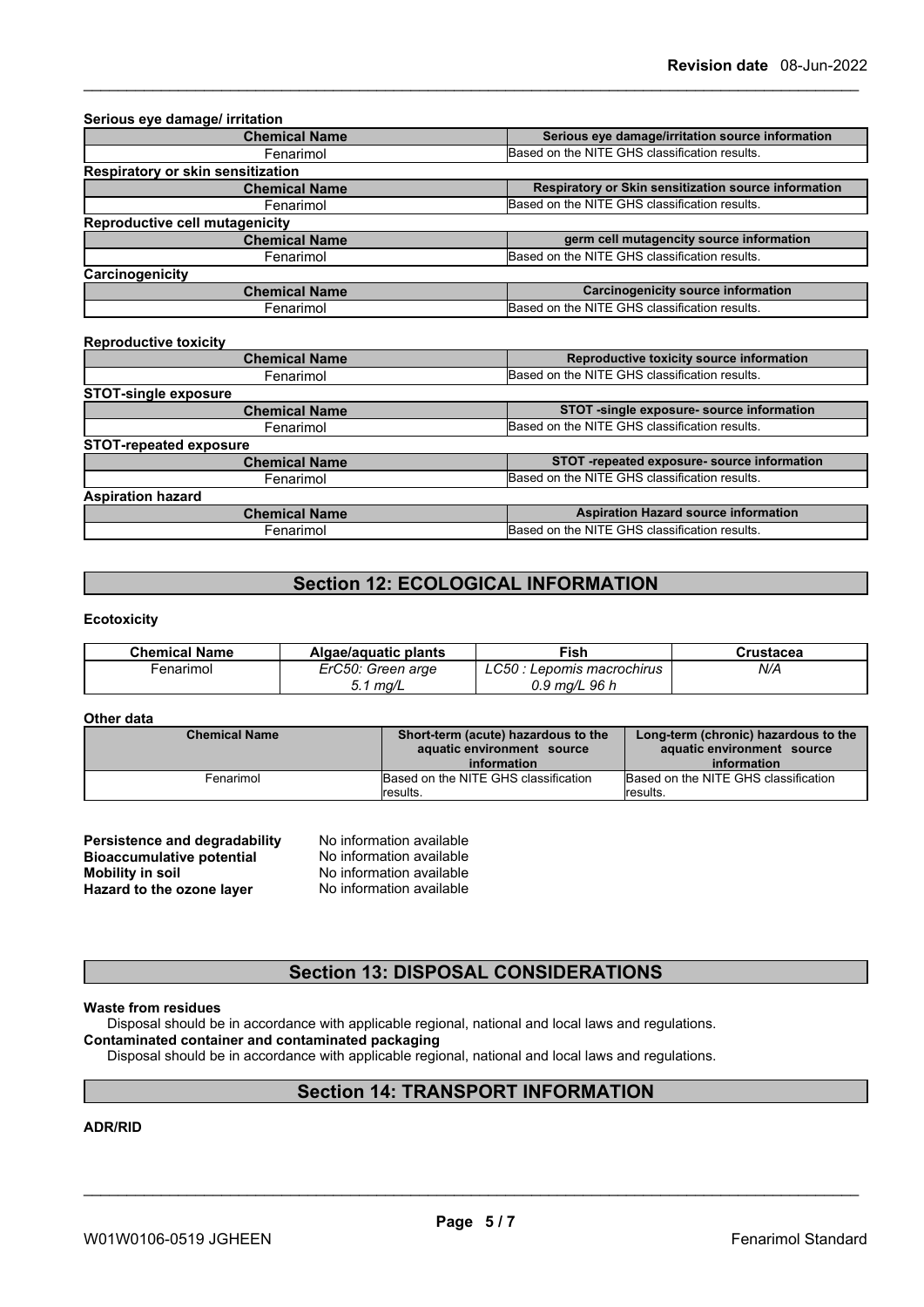| UN number<br>Proper shipping name:<br>UN classfication<br><b>Subsidiary hazard class</b> | UN3077<br>Environmentally hazardous substance, solid, n.o.s. (Fenarimol)<br>9 |
|------------------------------------------------------------------------------------------|-------------------------------------------------------------------------------|
| Packing group                                                                            | Ш<br>Yes                                                                      |
| <b>Marine pollutant</b>                                                                  |                                                                               |
| <b>IMDG</b>                                                                              |                                                                               |
| UN number                                                                                | UN3077                                                                        |
| Proper shipping name:                                                                    | Environmentally hazardous substance, solid, n.o.s. (Fenarimol)                |
| UN classfication                                                                         | 9                                                                             |
| <b>Subsidiary hazard class</b>                                                           |                                                                               |
| Packing group                                                                            | Ш                                                                             |
| <b>Marine pollutant (Sea)</b>                                                            | Yes                                                                           |
| Transport in bulk according to                                                           | No information available                                                      |
| Annex II of MARPOL 73/78 and                                                             |                                                                               |
| the <b>IBC</b> Code                                                                      |                                                                               |
| <b>IATA</b>                                                                              |                                                                               |
| UN number                                                                                | <b>UN3077</b>                                                                 |
| Proper shipping name:                                                                    | Environmentally hazardous substance, solid, n.o.s. (Fenarimol)                |
| UN classfication                                                                         | 9                                                                             |
| <b>Subsidiary hazard class</b>                                                           |                                                                               |
| Packing group                                                                            | Ш                                                                             |
| <b>Environmentally Hazardous</b>                                                         | Yes                                                                           |
| <b>Substance</b>                                                                         |                                                                               |

# **Section 15: REGULATORY INFORMATION**

| <b>International Inventories</b>                |                                                                                                                                                                                                           |                                  |                                       |  |                                               |
|-------------------------------------------------|-----------------------------------------------------------------------------------------------------------------------------------------------------------------------------------------------------------|----------------------------------|---------------------------------------|--|-----------------------------------------------|
| <b>EINECS/ELINCS</b>                            | Listed                                                                                                                                                                                                    |                                  |                                       |  |                                               |
| TSCA                                            | Listed                                                                                                                                                                                                    |                                  |                                       |  |                                               |
| Japanese regulations                            |                                                                                                                                                                                                           |                                  |                                       |  |                                               |
| <b>Fire Service Act</b>                         | Not applicable                                                                                                                                                                                            |                                  |                                       |  |                                               |
| <b>Poisonous and Deleterious</b>                | Not applicable                                                                                                                                                                                            |                                  |                                       |  |                                               |
| <b>Substances Control Law</b>                   |                                                                                                                                                                                                           |                                  |                                       |  |                                               |
| Industrial Safety and Health Act Not applicable |                                                                                                                                                                                                           |                                  |                                       |  |                                               |
| <b>Regulations for the carriage</b>             | Noxious Substances (Ordinance Art.3, Ministry of Transportation Ordinance Regarding                                                                                                                       |                                  |                                       |  |                                               |
| and storage of dangerous                        | Transport by Ship and Storage, Attached Table 1)<br>Misellaneous Dangerous Substances and Articles (Ordinance Art.194, MITL Nortification<br>for Air Transportation of Explosives etc., Attached Table 1) |                                  |                                       |  |                                               |
| goods in ship<br><b>Civil Aeronautics Law</b>   |                                                                                                                                                                                                           |                                  |                                       |  |                                               |
|                                                 |                                                                                                                                                                                                           |                                  |                                       |  | <b>Pollutant Release and Transfer Class 2</b> |
| <b>Register Law</b>                             |                                                                                                                                                                                                           |                                  |                                       |  |                                               |
| $(-2023.3.31)$                                  |                                                                                                                                                                                                           |                                  |                                       |  |                                               |
| Class 2 - No.                                   | 32                                                                                                                                                                                                        |                                  |                                       |  |                                               |
| <b>Pollutant Release and Transfer</b>           | Not applicable                                                                                                                                                                                            |                                  |                                       |  |                                               |
| <b>Register Law</b>                             |                                                                                                                                                                                                           |                                  |                                       |  |                                               |
| (2023/4/1~)                                     |                                                                                                                                                                                                           |                                  |                                       |  |                                               |
| <b>Export Trade Control Order</b>               | Not applicable                                                                                                                                                                                            |                                  |                                       |  |                                               |
| <b>Chemical Name</b>                            | Poisonous and Deleterious                                                                                                                                                                                 | Industrial Safety and Health Act | <b>Pollutant Release and Transfer</b> |  |                                               |
|                                                 |                                                                                                                                                                                                           |                                  |                                       |  |                                               |

| IUITEITIIUAI INAITIE           | UISUIIUUS AHU LUUUUIIUUS<br>Substances Control Law | <b>INQUISITION SOLUTE:</b> ONLY AT IT CONTINUES.<br>Substances<br>(Law Art 57-2)<br>$(-2024.3.31)$ | - Vilulal II REIEASE ANU TTANSIEL<br>Register Law<br>(~2023.3.31) |  |
|--------------------------------|----------------------------------------------------|----------------------------------------------------------------------------------------------------|-------------------------------------------------------------------|--|
| Fenarimol<br>60168-88-9 (98.0) |                                                    |                                                                                                    | Applicable                                                        |  |

# **Section 16: OTHER INFORMATION**

**Key literature references and**

NITE: National Institute of Technology and Evaluation (JAPAN)